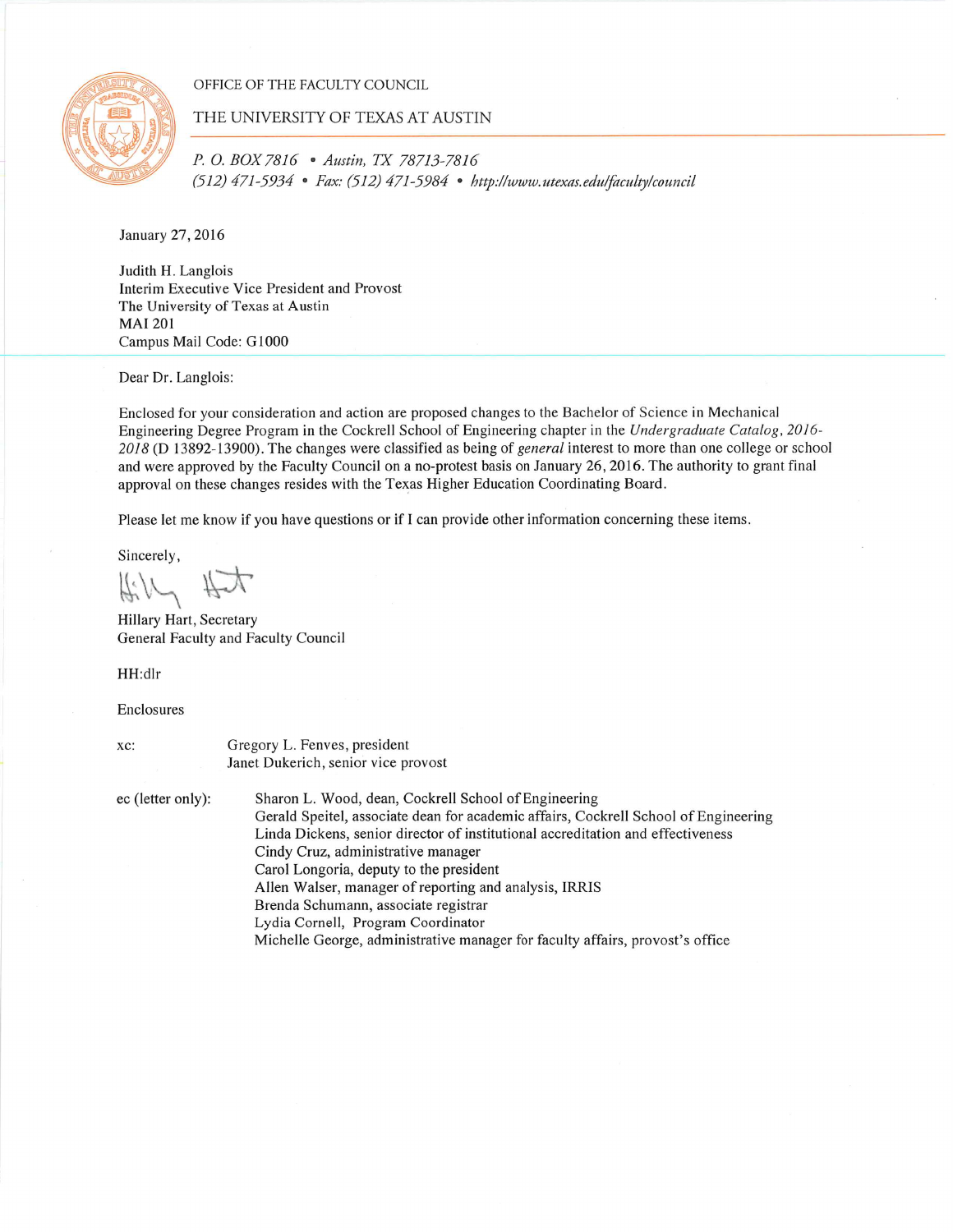## DOCUMENTS OF THE GENERAL FACULTY

## **PROPOSED CHANGES TO THE BACHELOR OF SCIENCE IN MECHANICAL ENGINEERING DEGREE PROGRAM IN THE COCKRELL SCHOOL OF ENGINEERING CHAPTER IN THE**  *UNDERGRADUATE CATALOG, 2016-2018*

Dean Sharon L. Wood in the Cockrell School of Engineering has filed with the secretary of the Faculty Council the following changes to the *Undergraduate Catalog, 2016-2018*. The secretary has classified this proposal as legislation of *general* interest to more than one college or school.

The Committee on Undergraduate Degree Program Review recommended approval of the changes on January 6, 2016, and forwarded the proposal to the Office of the General Faculty. The Faculty Council has the authority to approve this legislation on behalf of the General Faculty. The authority to grant final approval on this legislation resides with Texas Higher Education Coordinating Board.

If no objection is filed with the Office of the General Faculty by the date specified below, the legislation will be held to have been approved by the Faculty Council. If an objection is filed within the prescribed period, the legislation will be presented to the Faculty Council at its next meeting. The objection, with reasons, must be signed by a member of the Faculty Council.

To be counted, a protest must be received in the Office of the General Faculty by January 26, 2016.

the that

Hillary Hart, Secretary General Faculty and Faculty Council

Posted on the Faculty Council website (http://www.utexas.edu/faculty/council/) on January 13, 2016.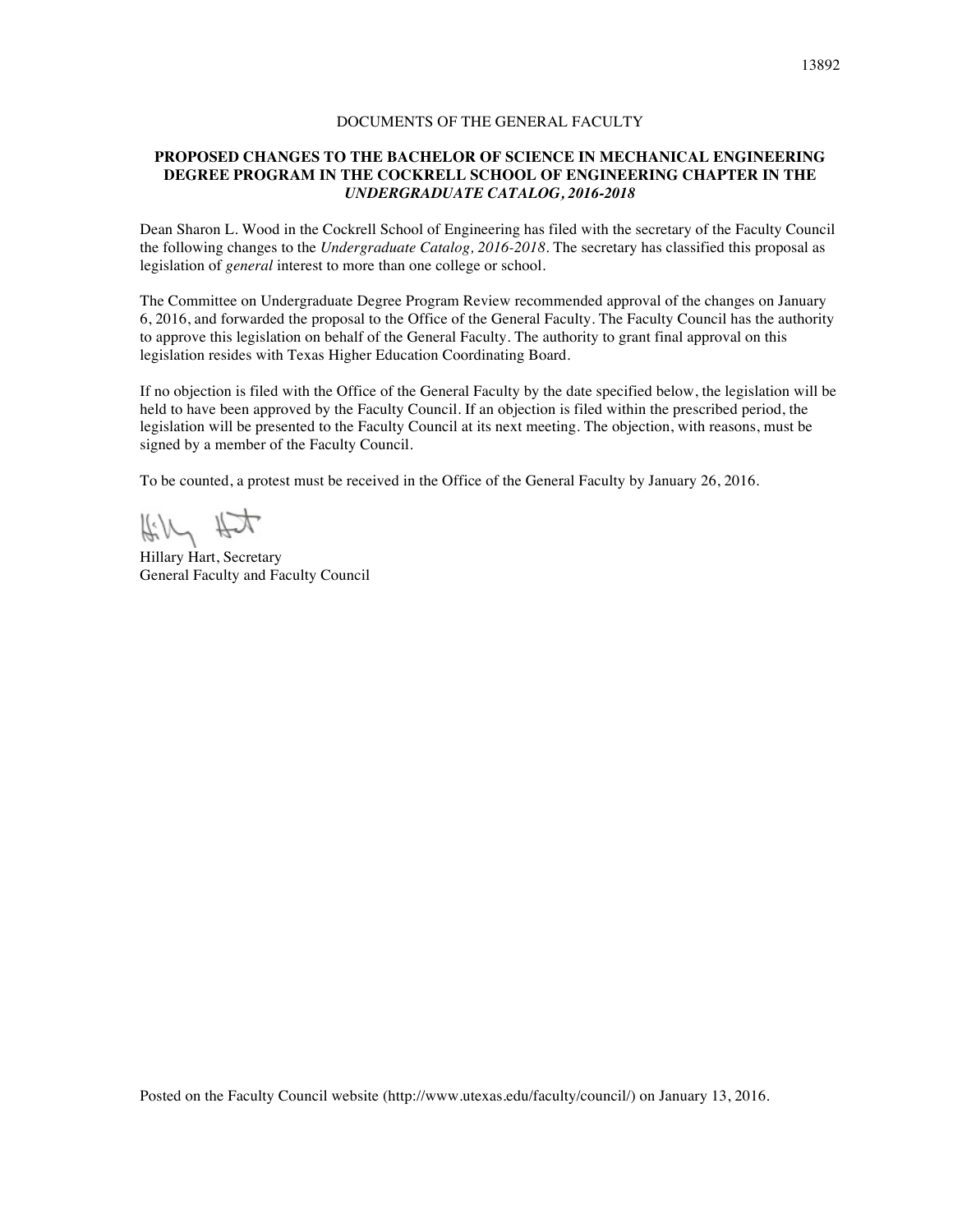# **PROPOSED CHANGES TO THE BACHELOR OF SCIENCE IN MECHANICAL ENGINEERING DEGREE PROGRAM IN THE COCKRELL SCHOOL OF ENGINEERING CHAPTER IN THE**  *UNDERGRADUATE CATALOG, 2016-2018*

|    |                                                                                                                                                   | <b>Type of Change</b><br>$\boxtimes$ Academic Change<br>Degree Program Change (THECB form required)                                                                                                                                                                                        |  |  |  |  |
|----|---------------------------------------------------------------------------------------------------------------------------------------------------|--------------------------------------------------------------------------------------------------------------------------------------------------------------------------------------------------------------------------------------------------------------------------------------------|--|--|--|--|
|    |                                                                                                                                                   | <b>Proposed classification</b><br>$\Box$ Exclusive<br>$\boxtimes$ General<br>$\Box$ Major                                                                                                                                                                                                  |  |  |  |  |
| 1. |                                                                                                                                                   | IF THE ANSWER TO ANY OF THE FOLLOWING QUESTIONS IS YES, THE COLLEGE MUST<br>CONSULT LINDA DICKENS, DIRECTOR OF ACCREDITATION AND ASSESSMENT, TO<br>DETERMINE IF SACS-COC APPROVAL IS REQUIRED.                                                                                             |  |  |  |  |
|    | ٠                                                                                                                                                 | Is this a new degree program?<br>Yes $\Box$ No $\boxtimes$                                                                                                                                                                                                                                 |  |  |  |  |
|    | ٠                                                                                                                                                 | Does the program offer courses that will be taught off campus?<br>Yes $\Box$ No $\boxtimes$                                                                                                                                                                                                |  |  |  |  |
|    | ٠                                                                                                                                                 | Will courses in this program be delivered electronically?<br>Yes $\Box$ No $\boxtimes$                                                                                                                                                                                                     |  |  |  |  |
| 2. |                                                                                                                                                   | <b>EXPLAIN CHANGE TO DEGREE PROGRAM AND GIVE A DETAILED RATIONALE FOR</b><br><b>EACH INDIVIDUAL CHANGE:</b>                                                                                                                                                                                |  |  |  |  |
|    |                                                                                                                                                   | A. Change to Curriculum: Removing statement referencing basic sequence and major sequence courses.<br>Rationale: A proposal to eliminate major sequence has been approved by the school. As a result, the<br>wording is being changed to remove the reference to basic and major sequence. |  |  |  |  |
|    | B.                                                                                                                                                | Change to Curriculum: Replacing M 427K with M 427J. Rationale: A proposal to change the<br>material covered in the math courses has been approved by the school. As a result, the Math<br>department is replacing M 427K with M 427J.                                                      |  |  |  |  |
|    | C. Change to Curriculum: Removing a math elective and requiring M 427L. Rationale: Per our<br>departmental curriculum committee and faculty vote: |                                                                                                                                                                                                                                                                                            |  |  |  |  |
|    |                                                                                                                                                   | Many on the committee felt that the M 340L Matrices and Linear Algebra course as it is currently<br>a.<br>arranged does not constitute an entire semester of essential material for engineers                                                                                              |  |  |  |  |
|    |                                                                                                                                                   | Although the M 340L Matrices course was a logical course for our students under the previous<br>b.<br>curriculum, it is much harder to justify now given that they have an introduction to Linear Algebra<br>in M 427K; much of that material will be repeated in M 340L                   |  |  |  |  |
|    |                                                                                                                                                   | Based on the requirements at our peer institutions, there is an expectation that ME undergraduates<br>c.<br>will take a full semester of multivariable calculus, e.g. a course analogous to M 427L                                                                                         |  |  |  |  |
|    |                                                                                                                                                   | Students still will have a Natural Science/Math<br>d.                                                                                                                                                                                                                                      |  |  |  |  |
| 3. |                                                                                                                                                   | THIS PROPOSAL INVOLVES (Please check all that apply)                                                                                                                                                                                                                                       |  |  |  |  |

|    |                                                                                 | <b>THIS FROFOSAL INVOLVES (FIGASE CHECK AH URE APPIV)</b>     |   |                                                                                                                                |  |                                                    |
|----|---------------------------------------------------------------------------------|---------------------------------------------------------------|---|--------------------------------------------------------------------------------------------------------------------------------|--|----------------------------------------------------|
|    | M                                                                               | Courses in other colleges                                     |   | Courses in proposer's college<br>that are frequently taken by<br>students in other colleges                                    |  | Flags                                              |
|    |                                                                                 | Course in the core<br>curriculum                              | ⊠ | Change in course sequencing for<br>an existing program                                                                         |  | Courses that have to be.<br>added to the inventory |
|    |                                                                                 | Change in admission<br>requirements (external or<br>internal) |   | Requirements not explicit in the<br>catalog language (e.g., lists of<br>acceptable courses maintained by<br>department office) |  |                                                    |
| 4. |                                                                                 | <b>SCOPE OF PROPOSED CHANGE</b>                               |   |                                                                                                                                |  |                                                    |
|    | a. Does this proposal impact other colleges/schools?<br>If yes, then how?       |                                                               |   |                                                                                                                                |  | Yes $\boxtimes$ No $\Box$                          |
|    | Do you anticipate a net change in the number of students in your college?<br>b. |                                                               |   |                                                                                                                                |  | Yes $\Box$ No $\boxtimes$                          |
|    | If yes, how many more (or fewer) students do you expect?                        |                                                               |   |                                                                                                                                |  |                                                    |
|    | c.                                                                              |                                                               |   | Do you anticipate a net increase (or decrease) in the number of students from outside of your college                          |  |                                                    |
|    | taking classes in your college?                                                 |                                                               |   |                                                                                                                                |  | Yes $\Box$ No $\boxtimes$                          |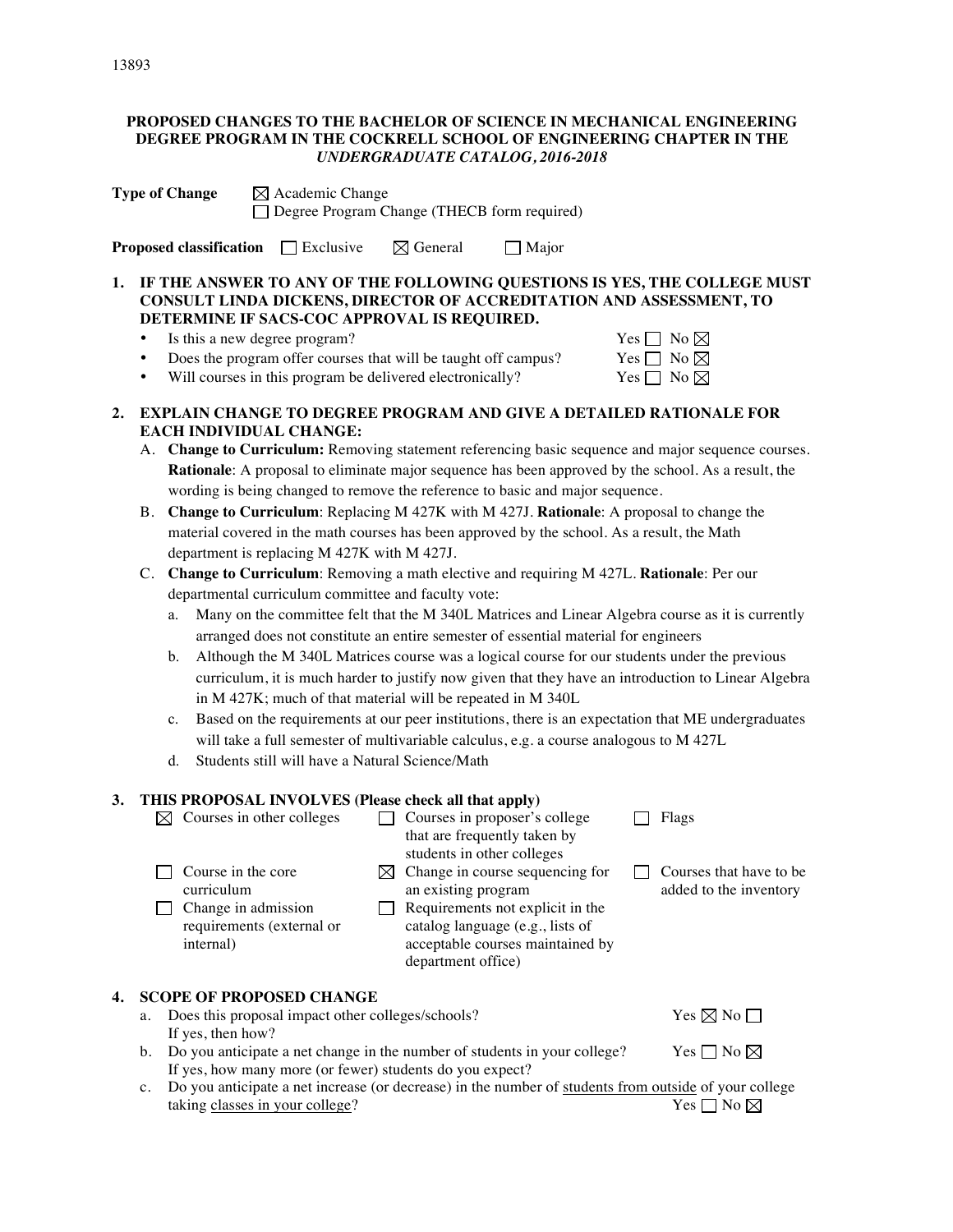If yes, please indicate the number of students and/or class seats involved.

d. Do you anticipate a net increase (or decrease) in the number of students from your college taking courses in other colleges?  $Yes \Box No \boxtimes$ 

If yes, please indicate the number of students and/or class seats involved.

# **If 4 a, b, c, or d was answered with yes, please answer the following questions. If the proposal has potential budgetary impacts for another college/school, such as requiring new sections or a nonnegligible increase in the number of seats offered, at least one contact must be at the college-level.**

How many students do you expect to be impacted? 150 students/semester

Impacted schools must be contacted and their response(s) included:

Person communicated with: Raymond Heitmann (Mathematics) Date of communication: March 18, 2015

Response: This will not significantly impact Mathematics

e. Does this proposal involve changes to the core curriculum or other basic education requirements (42 hour core, signature courses, flags)? If yes, explain:

**If yes, undergraduate studies must be informed of the proposed changes and their response included:**

Person communicated with: Date of communication: Response:

f. Will this proposal change the number of hours required for degree completion? If yes, explain: We propose to increase the number of credit hours in Mechanical Engineering required to graduate by 1. We propose to change a 3 credit hour Mathematics elective with a specific required Mathematics course (M 427L). Our peer institutions all require a course similar to M 427L and therefore this material is considered essential four undergraduate Mechanical Engineering.

# **5. COLLEGE/SCHOOL APPROVAL PROCESS**

| Department approval date: April 1, 2015 |                              |
|-----------------------------------------|------------------------------|
| College approval date:                  | April 10, 2015 for all items |
| Dean approval date:                     | April 29, 2015 for all items |

### **PROPOSED NEW CATALOG TEXT:**

### **BACHELOR OF SCIENCE IN MECHANICAL ENGINEERING**

Mechanical engineering is one of the largest and broadest fields of technical study. Mechanical engineers are concerned with the engineering systems used to control and transform energy to meet the needs of humanity. In mechanical engineering, students develop an understanding of basic topics and fundamental principles upon which engineered systems are conceived and developed in a modern society. It is an excellent foundation for a rewarding career in engineering, as well as for further study in business, law, medicine, and other professions that require a solid foundation in science and technology, and the ability to solve problems.

The mechanical engineering department is dedicated to graduating mechanical engineers who practice mechanical engineering in the general stems of thermal/fluid systems, mechanical systems and design, and materials and manufacturing in industry and government settings; pursue advanced education, research and development, and other creative efforts in science and technology; conduct themselves in a responsible, professional, and ethical manner; and participate as leaders in activities that support service to and economic development of the region, state, and nation.

The mechanical engineering faculty has defined ten educational outcomes that students in the program are expected to achieve by the time of graduation. These outcomes are

• Knowledge of and ability to apply engineering and science fundamentals to real problems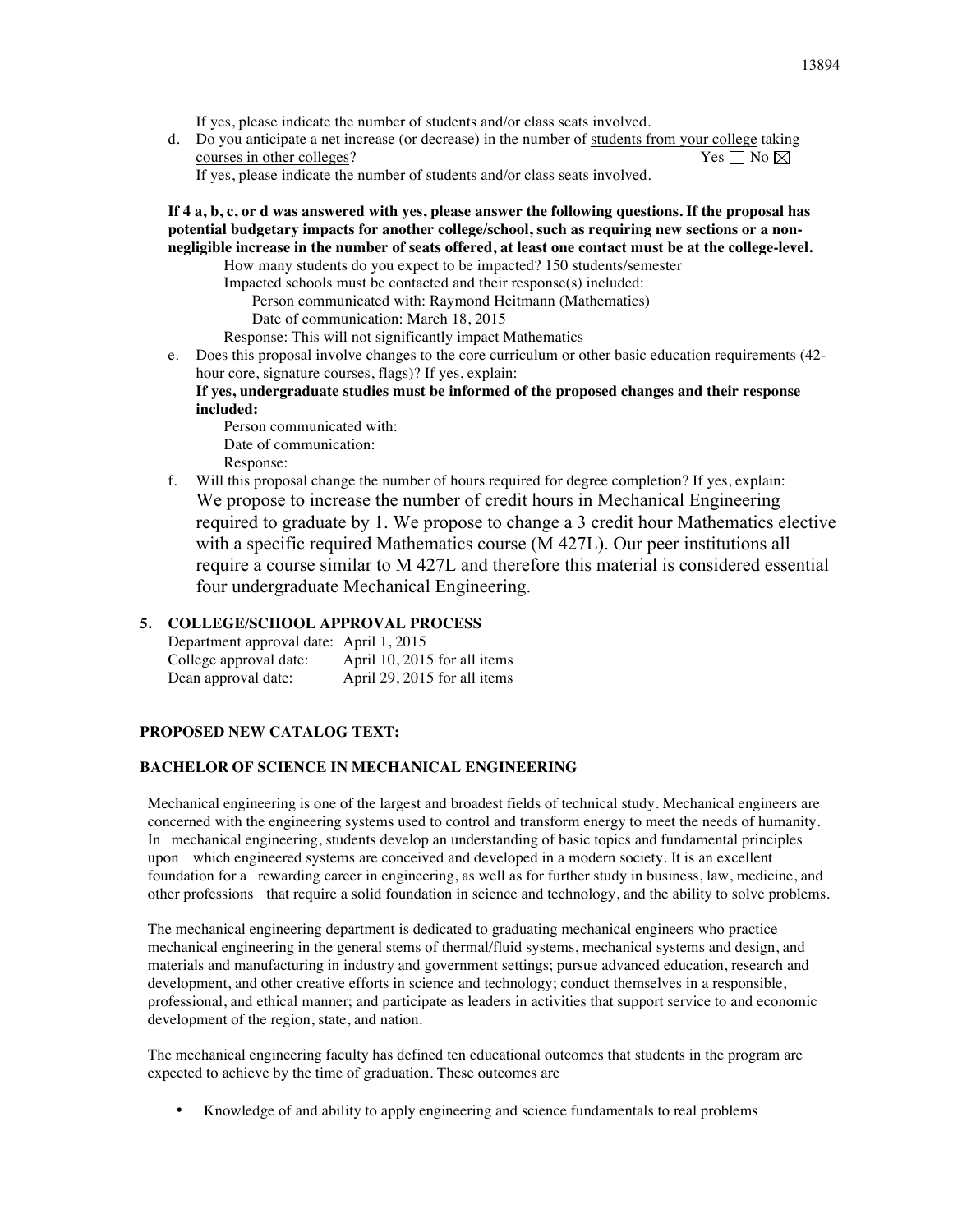- Ability to formulate and solve open-ended problems
- Ability to design mechanical components, systems, and processes
- Ability to set up, conduct, and interpret experiments, and to present the results in a professional manner
- Ability to use modern computer tools in mechanical engineering
- Ability to communicate in written, oral, and graphical forms
- Ability to work in teams and apply interpersonal skills in engineering contexts
- Ability and desire to lay a foundation for continued learning beyond the baccalaureate degree
- Awareness of professional issues in engineering practice, including ethical responsibility, safety, the creative enterprise, and loyalty and commitment to the profession
- Awareness of contemporary issues in engineering practice, including economic, social, political, and environmental issues and global impact

The mechanical engineering curriculum meets these outcomes by providing breadth and depth across a range of topics.

- A combination of college-level mathematics and basic science courses (some with experimental work) that includes mathematics through differential equations, probability and statistics, physics, and chemistry
- Engineering courses that develop a working knowledge of graphics and computer-aided design, engineering mechanics, thermodynamics, kinematics, dynamics and control of mechanical systems, computational methods, fluid mechanics, heat transfer, materials science and engineering, mechatronics, technical communication, and engineering economics
- Mechanical engineering project and laboratory experiences that develop competence in measurements and instrumentation, interpretation of data, reverse engineering analysis of mechanical systems, use of computational tools for engineering analysis, integration of multidisciplinary topics in design of complex systems, teamwork and project planning, and written and oral communication
- A sequence of engineering design courses, culminating in a major capstone design experience in collaboration with an industrial sponsor, that draws on the knowledge and skills students have acquired in earlier coursework and incorporates modern engineering standards and realistic constraints
- Core curriculum courses, including social and behavioral sciences, humanities, and visual and performing arts electives, that complement the technical content of the curriculum
- A variety broad range of senior elective options that provide a career gateway to further study and lifelong learning in the practice of engineering and other professions

## $$

The undergraduate curriculum in mechanical engineering is built on the principle of project-centered education, or PROCEED. A number of courses throughout the curriculum are structured to motivate the study of engineering science by challenging students with in-depth analysis of real mechanical components and systems. In PROCEED, students address real-world projects based on current industrial methods and practices.

Undergraduate laboratories and computer facilities are integrated into the curriculum to connect theory with practice.

### **Portable Computing Devices**

Students entering Mechanical Engineering are expected to have a laptop computer at their disposal. The use of laptop computers will be necessary in many required courses, and individual instructors may require that a laptop be brought to class or lab sessions. For a list of minimum system requirements see: http://www.me.utexas.edu/laptopreq.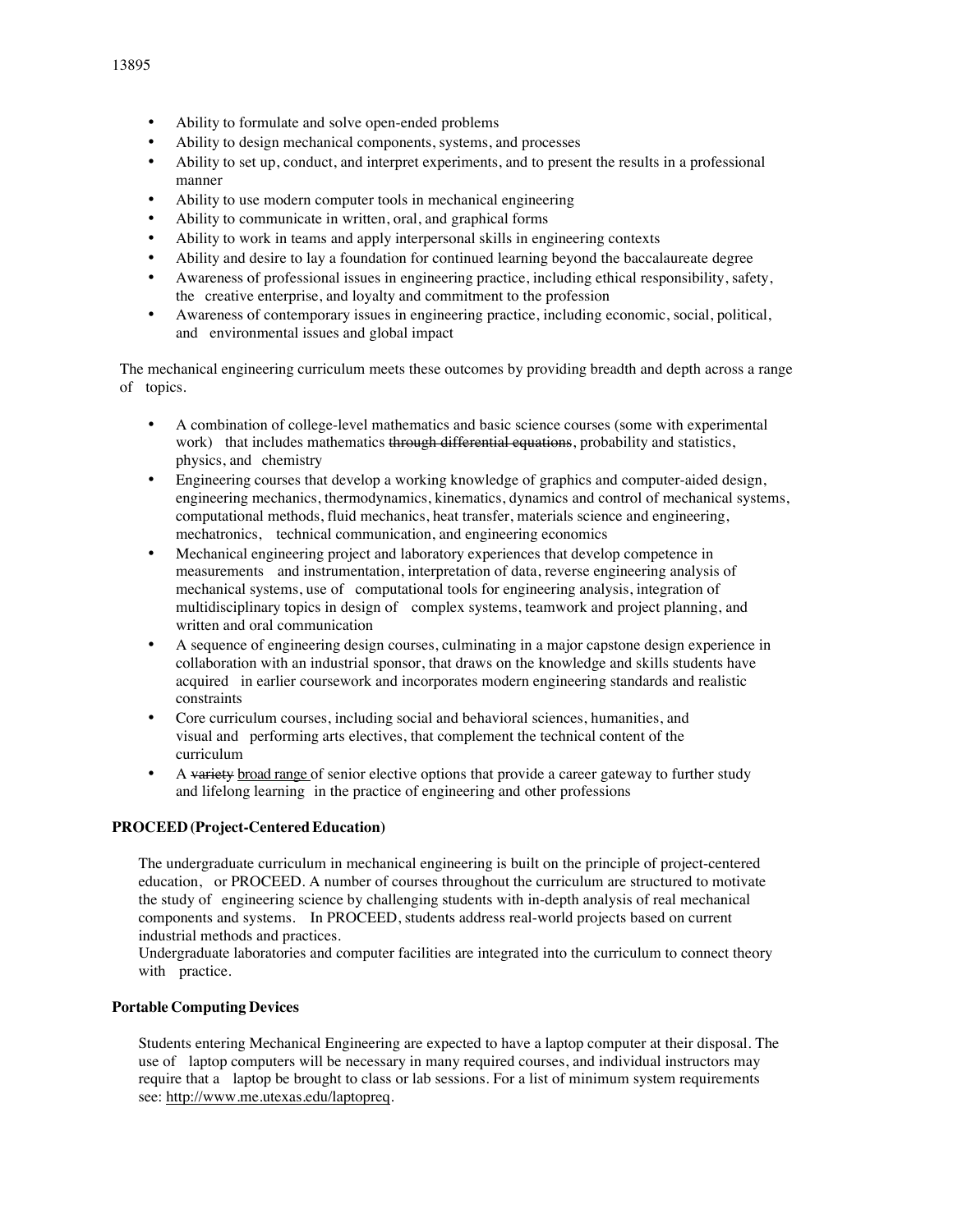### **Curriculum**

Course requirements are divided into three categories: basic sequence courses, major sequence courses, include courses within the Cockrell School of Engineering, and other required courses. In addition, each student must complete the University's core curriculum. In some cases, a course required as part of the basic sequence major may also be counted toward the core curriculum; these courses are identified below. To ensure that courses used to fulfill the social and behavioral sciences and visual and performing arts requirements of the core curriculum also meet ABET criteria, students should follow the guidance given in Liberal Education of Engineers ABET Criteria.

In the process of fulfilling engineering degree requirements, students must also complete coursework to satisfy the University's flag requirements: one independent inquiry flag, one course with a quantitative reasoning flag, one ethics and leadership flag, one global cultures flag, one cultural diversity in the United States flag, and three writing flags. The independent inquiry flag, the quantitative reasoning flag, the ethics and leadership flag, and three writing flags are carried by courses specifically required for the degree; these courses are identified below. Courses that may be used to fulfill flag requirements are identified in the *Course Schedule*.

Enrollment in major sequence courses is restricted to students who have received credit for all of the basic sequence courses and have been admitted to the major sequence. Requirements for admission to a major sequence are given in Admission to a Major Sequence. Enrollment in other required courses is not restricted by completion of the basic sequence.

|                                                                      | <b>Requirements</b>                                                                  | <b>Hours</b>                                            |  |  |  |
|----------------------------------------------------------------------|--------------------------------------------------------------------------------------|---------------------------------------------------------|--|--|--|
| <b>Basic Sequence Courses</b>                                        |                                                                                      |                                                         |  |  |  |
| <b>Chemistry</b>                                                     |                                                                                      |                                                         |  |  |  |
| Principles of Chemistry I (part II science and technology)<br>CH 301 |                                                                                      |                                                         |  |  |  |
|                                                                      | <b>Mechanical Engineering Courses</b>                                                |                                                         |  |  |  |
| <b>ME130L</b>                                                        | <b>Experimental Fluid Mechanics</b>                                                  | $\overline{1}$                                          |  |  |  |
| M E 134L                                                             | <b>Materials Engineering Laboratory</b>                                              | $\overline{1}$                                          |  |  |  |
| M E 139L                                                             | <b>Experimental Heat Transfer</b>                                                    | $\overline{1}$                                          |  |  |  |
| <b>ME140L</b>                                                        | <b>Mechatronics Laboratory</b>                                                       | $\underline{1}$                                         |  |  |  |
| <b>ME144L</b>                                                        | <b>Dynamic Systems and Controls Laboratory</b>                                       | $\overline{1}$                                          |  |  |  |
| <b>ME266K</b>                                                        | Mechanical Engineering Design Project (independent inquiry flag and writing<br>flag) | $\overline{2}$                                          |  |  |  |
| M E 266P                                                             | Design Project Laboratory                                                            | $\overline{2}$                                          |  |  |  |
| M E 302                                                              | Introduction to Engineering Design and Graphics                                      |                                                         |  |  |  |
| <b>ME314D</b>                                                        | Dynamics                                                                             | $\frac{3}{3}$ $\frac{3}{3}$                             |  |  |  |
| <b>ME316T</b>                                                        | Thermodynamics                                                                       |                                                         |  |  |  |
| ME318M                                                               | Programming and Engineering Computational Methods                                    |                                                         |  |  |  |
| M E 330                                                              | <b>Fluid Mechanics</b>                                                               | $\overline{3}$                                          |  |  |  |
| <b>ME333T</b>                                                        | Engineering Communication (writing flag and ethics and leadership flag)              | $\overline{3}$                                          |  |  |  |
| M E 334                                                              | <b>Materials Engineering</b>                                                         |                                                         |  |  |  |
| <b>ME338</b>                                                         | <b>Machine Elements</b>                                                              |                                                         |  |  |  |
| ME 339                                                               | <b>Heat Transfer</b>                                                                 |                                                         |  |  |  |
| <b>ME 340</b>                                                        | Mechatronics                                                                         |                                                         |  |  |  |
| M E 344                                                              | Dynamic Systems and Controls                                                         | $\frac{3}{3}$ $\frac{3}{3}$ $\frac{3}{3}$ $\frac{3}{3}$ |  |  |  |
| M E 335                                                              | <b>Engineering Statistics</b>                                                        |                                                         |  |  |  |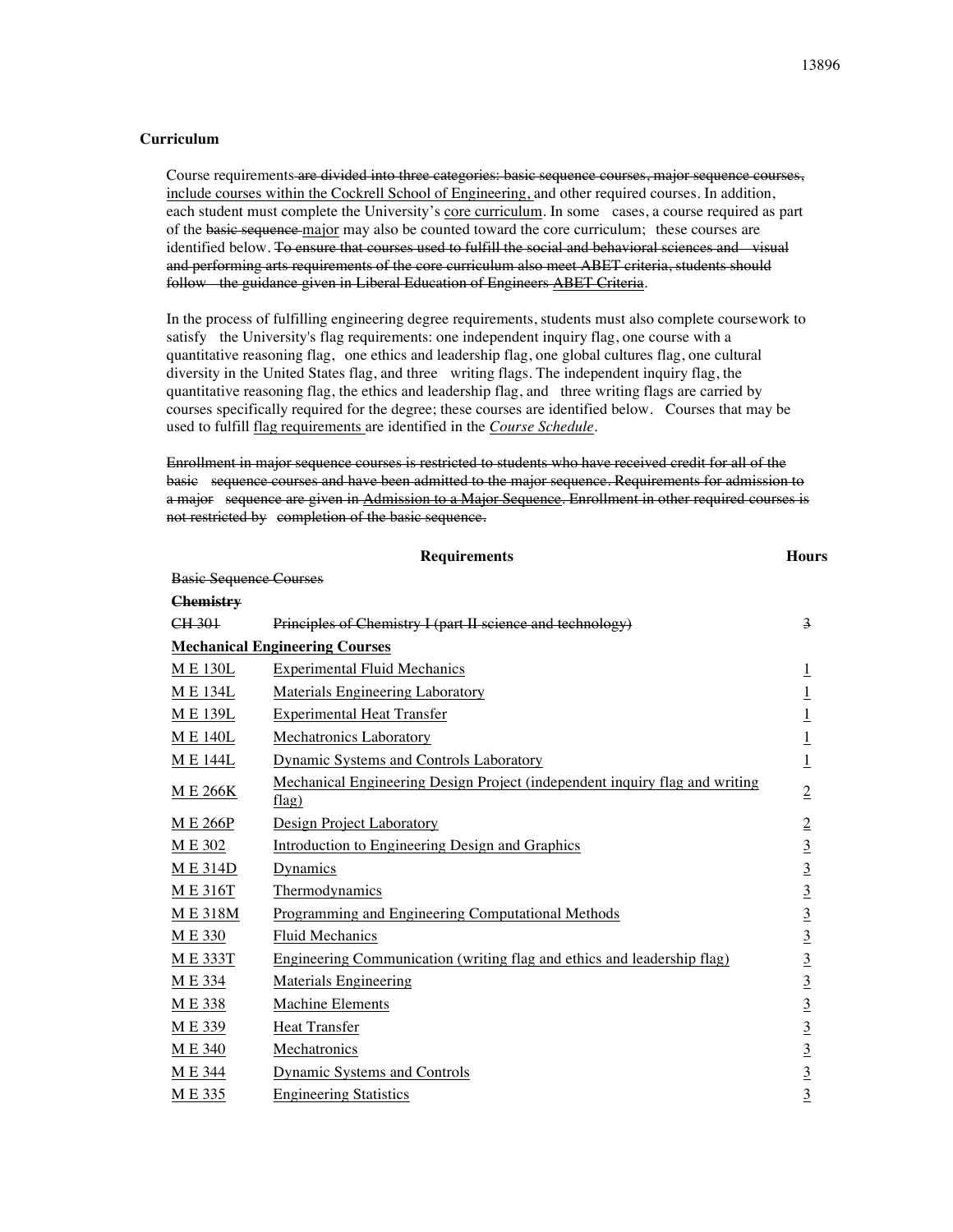| ME 353                        | <b>Engineering Finance</b>                                                                                                    | $\underline{3}$         |
|-------------------------------|-------------------------------------------------------------------------------------------------------------------------------|-------------------------|
| M E 366J                      | Mechanical Engineering Design Methodology (writing flag)                                                                      | $\overline{3}$          |
| <b>Chemistry</b>              |                                                                                                                               |                         |
| <b>CH 301</b>                 | Principles of Chemistry I (part II science and technology)                                                                    | $\overline{3}$          |
| <b>Engineering Mechanics</b>  |                                                                                                                               |                         |
| E M 306                       | <b>Statics</b>                                                                                                                | 3                       |
| E M 319                       | Mechanics of Solids                                                                                                           | 3                       |
| <b>Mathematics</b>            |                                                                                                                               |                         |
| M 408C                        | Differential and Integral Calculus (mathematics; quantitative reasoning flag)                                                 | 4                       |
| M 408D                        | Sequences, Series, and Multivariable Calculus                                                                                 | $\overline{4}$          |
| 427K                          | M 427KJ or M Advanced Calculus for Applications I Differential Equations with Linear<br>Algebra (quantitative reasoning flag) | $\overline{4}$          |
| M427L                         | <b>Advanced Calculus for Applications II</b>                                                                                  | $\overline{4}$          |
| <b>Mechanical Engineering</b> |                                                                                                                               |                         |
| ME302                         | Introduction to Engineering Design and Graphics                                                                               | $\overline{\mathbf{3}}$ |
| <b>ME318M</b>                 | Programming and Engineering Computational Methods                                                                             | $\overline{3}$          |
| <b>ME324</b>                  | <b>Dynamies</b>                                                                                                               | $\overline{3}$          |
| ME326                         | Thermodynamics                                                                                                                | $\overline{\mathbf{3}}$ |
| <b>ME330</b>                  | <b>Fluid Mechanics</b>                                                                                                        | $\overline{3}$          |
| <b>ME130L</b>                 | <b>Experimental Fluid Mechanics</b>                                                                                           | $\ddagger$              |
| <b>ME333T</b>                 | Engineering Communication (writing flag and ethics and leadership flag)                                                       | $\overline{\mathbf{3}}$ |
| <b>Physics</b>                |                                                                                                                               |                         |
| <b>PHY 103M</b>               | Laboratory for Physics 303K                                                                                                   | $\mathbf{1}$            |
| <b>PHY 103N</b>               | Laboratory for Physics 303L                                                                                                   | $\mathbf{1}$            |
| <b>PHY 303K</b>               | Engineering Physics I (part I science and technology; quantitative reasoning<br>flag)                                         | 3                       |
| <b>PHY 303L</b>               | Engineering Physics II (part I science and technology; quantitative reasoning<br>flag)                                        | 3                       |
| <b>Rhetoric and Writing</b>   |                                                                                                                               |                         |
| <b>RHE 306</b>                | Rhetoric and Writing (English composition)                                                                                    | 3                       |
| <b>Major Sequence Courses</b> |                                                                                                                               |                         |
| Mechanical Engineering        |                                                                                                                               |                         |
| <b>ME334</b>                  | <b>Materials Engineering</b>                                                                                                  | $\overline{\mathbf{3}}$ |
| <b>ME134L</b>                 | <b>Materials Engineering Laboratory</b>                                                                                       | $\pm$                   |
| <b>ME338</b>                  | <b>Machine Elements</b>                                                                                                       | 3                       |
| ME 339                        | Heat Transfer                                                                                                                 | 3                       |
| M E 139L                      | <b>Experimental Heat Transfer</b>                                                                                             | $\ddagger$              |
| <b>ME340</b>                  | <b>Mechatronics</b>                                                                                                           | 3                       |
| <b>ME140L</b>                 | <b>Mechatronics Laboratory</b>                                                                                                | $\ddagger$              |
| <b>ME344</b>                  | <b>Dynamic Systems and Controls</b>                                                                                           | 3                       |
| <b>ME144L</b>                 | Dynamic Systems and Controls Laboratory                                                                                       | $\ddagger$              |
| <b>ME366J</b>                 | Mechanical Engineering Design Methodology (writing flag)                                                                      | 3                       |
| <b>ME266K</b>                 | Mechanical Engineering Design Project (independent inquiry flag and writing<br>flag)                                          | 2                       |
| <b>ME 266P</b>                | Design Project Laboratory                                                                                                     | 2                       |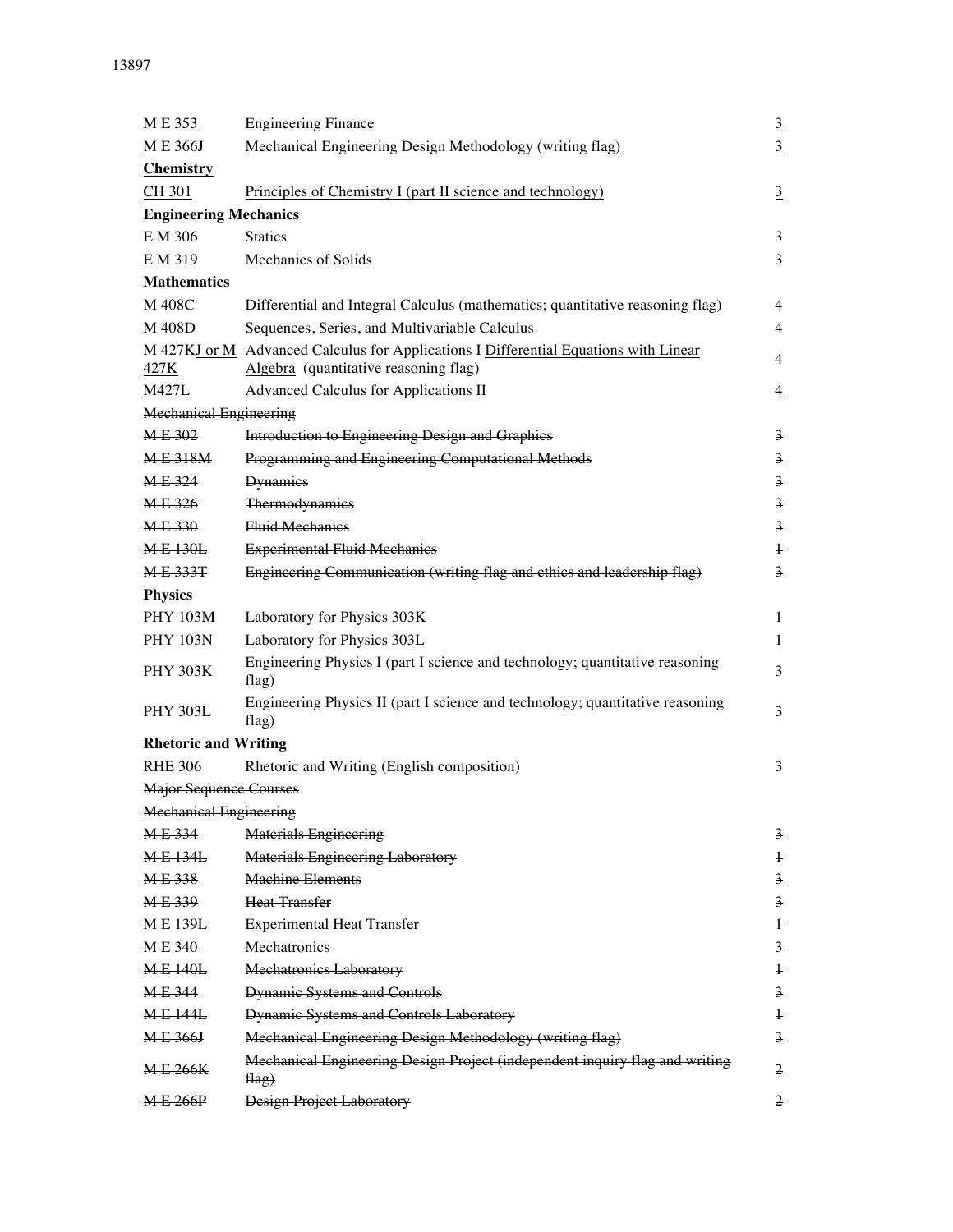#### 13898

**Other Required Courses** 

| ME335              | <b>Engineering Statistics</b>                                                                   | $\overline{3}$     |
|--------------------|-------------------------------------------------------------------------------------------------|--------------------|
| ME 353             | <b>Engineering Finance</b>                                                                      | 3                  |
|                    | Approved career gateway electives                                                               | 12                 |
|                    | Approved mathematics elective                                                                   | $\overline{a}$     |
|                    | Approved natural science/mathematics elective                                                   | 3                  |
|                    | <b>Remaining Core Curriculum Requirements</b>                                                   |                    |
| E 316L             | British Literature (humanities) (some sections carry a global cultures flag)                    | 3                  |
| or $E$ 316M        | American Literature (some sections carry a cultural diversity flag)                             |                    |
| or E 316N          | World Literature (some sections carry a global cultures flag)                                   |                    |
| or $E$ 316P        | Masterworks of Literature                                                                       |                    |
| diversity flag)    | American and Texas government (some sections carry a global cultures and/or cultural            | 6                  |
|                    | American history (some sections carry a cultural diversity flag)                                | 6                  |
| flag)              | Social and behavioral sciences (some sections carry a global cultures and/or cultural diversity | 3                  |
| flag)              | Visual and performing arts (some sections carry a global cultures and/or cultural diversity     | 3                  |
| <b>UGS 302</b>     | First-Year Signature Course (some all sections carry a writing flag)                            | 3                  |
| or UGS 303         | First-Year Signature Course (some sections carry a writing flag)                                |                    |
| <b>Total Hours</b> |                                                                                                 | <del>125</del> 126 |

#### **Bridges to the Future Certificate Credential Program**

The Department of Mechanical Engineering offers highly qualified senior-level undergraduate students an opportunity for in-depth study and research in an emerging area of mechanical engineering through the Bridges to the Future Certificate Credential Program. Upon completion of a prescribed series of technical electives and an independent research study under the direction of a faculty member and a doctoral student mentor, students receive a certificate signed award and a letter from the department chair that describes the program and the work completed. The eertificate This credential and its supporting documentation, plus supporting letters from supervising faculty and mentors, can be valuable assets for students applying to graduate school or pursuing competitive job opportunities. This exit extends program will not appear on the student's transcript.

Students must apply for admission to a certificate credential program during the junior year; they must have completed all basic sequence courses and must have been admitted to the major sequence in mechanical engineering. In some cases, the coursework may include a graduate course, which may be credited toward a University graduate degree.

Details on course offerings and admission procedures are available from the Department of Mechanical Engineering undergraduate office and on the mechanical engineering Web site.

#### **Career Gateway Elective Options**

The mechanical engineering curriculum includes twelve hours of career gateway electives, which are to be selected by the student to support his or her career goals. These courses should be chosen carefully and must be pertinent to each other and to the student's career goals.

To assist students in thinking about career options, the advising section of the mechanical engineering Web site contains information that describes potential career paths in traditional and nontraditional areas. Students are required to review these materials and to meet with an faculty elective adviser to discuss their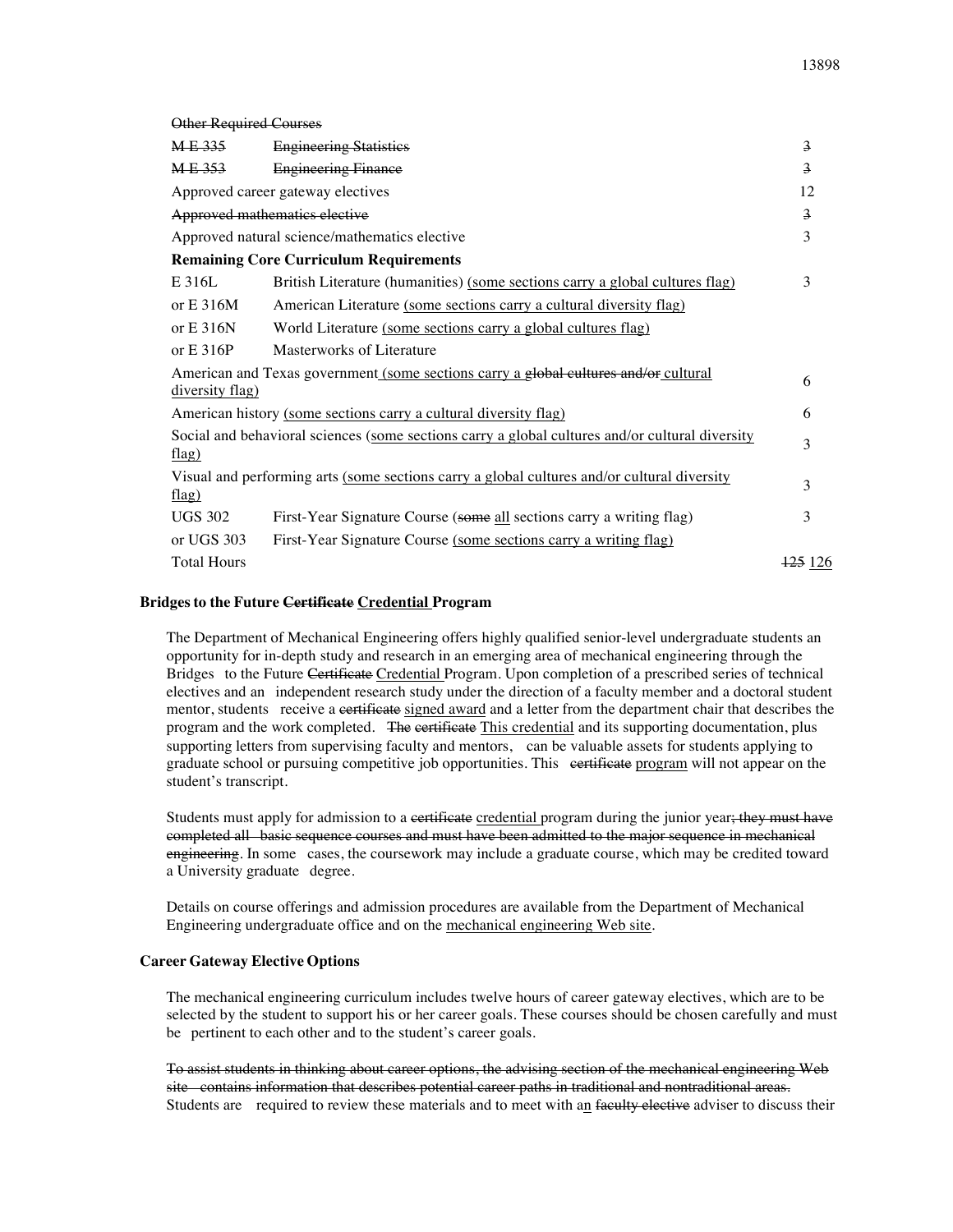options prior to selecting their career gateway elective courses.

Before registering for any career gateway elective courses, students must prepare a career statement and a list of relevant, related courses, and a mechanical engineering faculty elective adviser must provide preliminary approval. Ultimately, the faculty undergraduate adviser in mechanical engineering must provide final approval before the student's first degree audit for graduation.

By the beginning of the semester in which he or she will take the first career gateway elective, the student must have completed all basic sequence courses with a grade of at least *C-* in each and must have been admitted unconditionally to the major sequence in mechanical engineering.

Career gateway electives can include approved upper-division courses from mechanical engineering and other engineering departments, as well as upper-division courses from a number of other colleges and departments. A detailed description of courses that satisfy the career gateway elective requirements is available on the advising section of the mechanical engineering Web site. Highly qualified students are encouraged to fulfill career gateway elective requirements as part of the Bridges to the Future Certificate Credential Program described above.

| <b>First Term</b>             | Hours           | <b>Second Term</b>               | Hours                   |
|-------------------------------|-----------------|----------------------------------|-------------------------|
| <b>CH 301</b>                 | 3               | M 408D                           | $\overline{4}$          |
| M 408C                        | $\overline{4}$  | <b>PHY 303K</b>                  | $\underline{3}$         |
| M E 302                       | 3               | <b>PHY 103M</b>                  | $\mathbf{1}$            |
| <b>RHE 306</b>                | 3               | Social and behavioral sciences   | 3                       |
| UGS 302 or 303                | 3               | Visual and performing arts       | 3                       |
|                               |                 | American history                 | 3                       |
|                               | 16              |                                  | 17                      |
|                               |                 | <b>Second Year</b>               |                         |
| <b>First Term</b>             | Hours           | <b>Second Term</b>               | Hours                   |
| E M 306                       | 3               | E M 319                          | 3                       |
| M 427KJ or K                  | $\overline{4}$  | M 427L                           | $\overline{4}$          |
| ME326 ME316T                  | 3               | <b>ME318M</b>                    | 3                       |
| <b>PHY 303L</b>               | 3               | <b>ME324 ME314D</b>              | 3                       |
| <b>PHY 103N</b>               | 1               | <b>ME333T</b>                    | 3                       |
| American and Texas government | $\mathfrak{Z}$  | <b>ME330</b>                     | $\overline{3}$          |
|                               |                 | <b>ME130L</b>                    | $\ddagger$              |
|                               | 14 17           |                                  | 16                      |
|                               |                 | <b>Third Year</b>                |                         |
| <b>First Term</b>             | Hours           | <b>Second Term</b>               | Hours                   |
| <b>ME330</b>                  | $\overline{3}$  | <b>ME338</b>                     | 3                       |
| <b>ME130L</b>                 | $\underline{1}$ | ME 339                           | $\overline{3}$          |
| M E 334                       | 3               | <b>ME139L</b>                    | $\frac{1}{3}$           |
| <b>ME134L</b>                 | 1               | ME 340                           |                         |
| ME 335                        | 3               | <b>ME140L</b>                    | 1                       |
| ME339                         | $\overline{3}$  | ME353                            | $\overline{\mathbf{3}}$ |
| <b>ME139L</b>                 | $\overline{1}$  | Approved career gateway elective | 3                       |

# **SUGGESTED ARRANGEMENTS OF COURSES**

**First Voor**